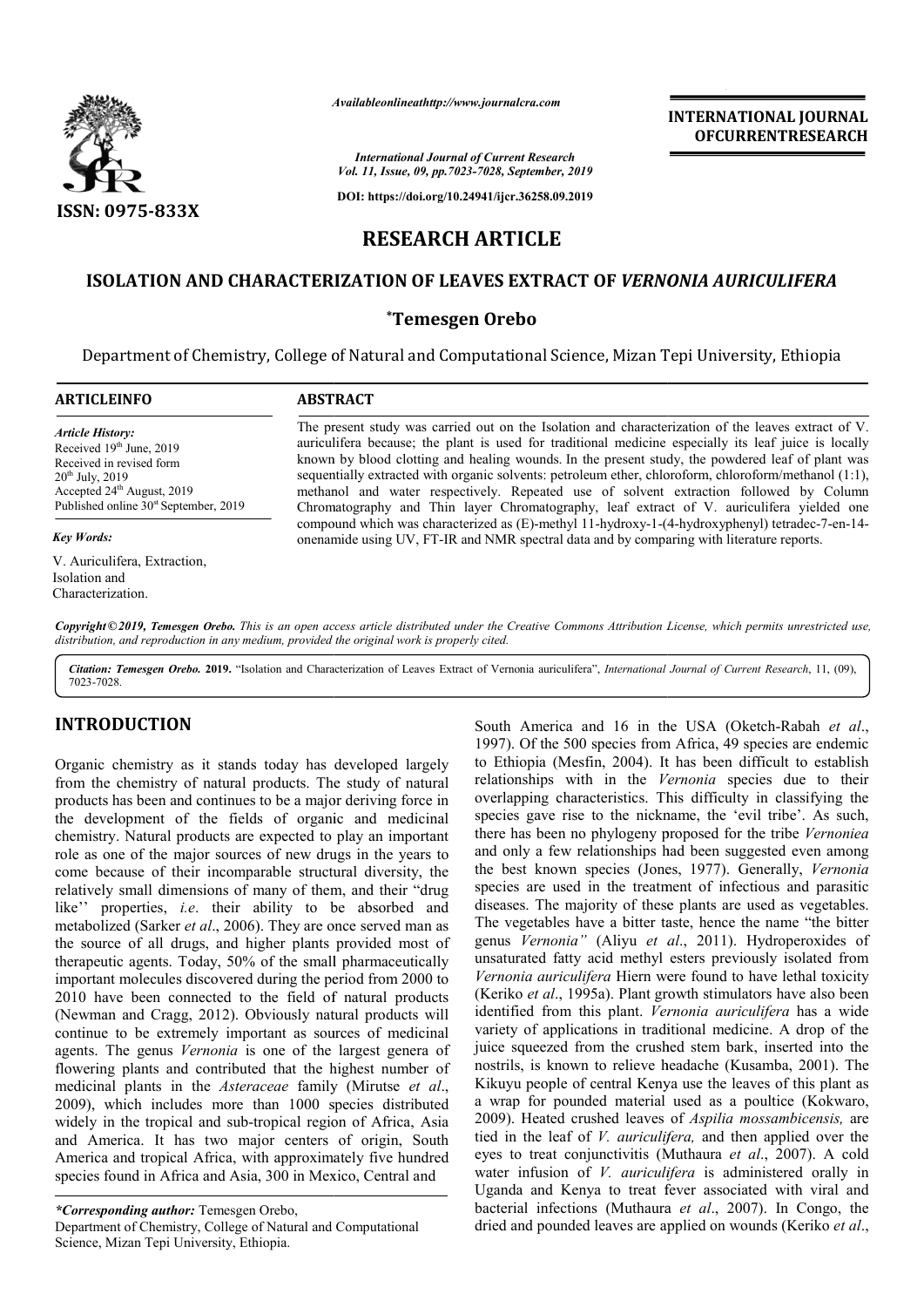1995a). In Ethiopia, the roots are used to treat toothache (Mirutse *et al*., 2009) and snake poison (Mesfin *et al*., 2009). Although several drugs have been developed based on natural product chemistry, to the best of our knowledge the current study was undertaken primarily isolates and characterizes compounds from the leaves of plant since leaves were found to be the most frequently used plant part in Ethiopian traditional medicine (Kalayu *et al.,* 2013). The plant was selected for this study, because it is used as traditional medicine in Kambata and Hadya Zones. The people in these area recommend it, especially its leaf juice, *''for healing wounds and blood clotting''*. Although, the people use this plant as a traditional medicine for blood clotting and healing wounds, still the chemical component of the plant was not studied. However, up to now many people do not avoid using unidentified crude drug. For this reason the researchers are intended to perform isolation and characterization of the leaves of plant. Finally, this study looks into the fundamental scientific bases for the use of traditional medicinal *V. auriculifera* plant by determining the phytochemical constituents present in the crude extract of this plant. Hence, an extensive research and development work should be under taken on the leaves of *V. auriculifera* and its product for their better economic and therapeutic utilization. Therefore, the study will help people in the area to upgrade the indigenous knowledge of this plant as well as to make the traditional knowledge of the plant scientific and confirm the role of study for Pharmaceutical Companies. This will also lead to the domestication and preservation of this plant in the world as the medicinal plant.

### **MATERIALS AND METHODS**

**General Experimental Procedures:** The solvents used in extraction and column chromatography including: *n*-hexane, petroleum ether, chloroform, ethyl acetate and methanol were pure HPLC grades. TLC analyses were carried out on TLC plates 0.2 mm thick layer of Merck silica gel 60 (mesh) coated on aluminum foil and pre-coated Silica gel plates (Merck, Kiesel gel 60  $F_{254}$ , 0.25mm). Compounds on TLC were detected using UV light (254 and 365 nm); while column chromatography was performed using silica gel (230-400 mesh, Merck) in HU Organic Chemistry laboratory. The FT-IR samples were prepared using spectral grade KBr and made into pellets and measured on Spectrum 65-FT-IR (Perkin Elmer) in the range between  $4000 \text{cm}^{-1}$  and  $400 \text{cm}^{-1}$  in Addis Ababa University.  ${}^{1}$ H-NMR  ${}^{13}$ C-NMR and DEPT-135 spectra were recorded on a bruker advance spectrometer in the Addis Ababa University, NMR laboratory, Ethiopia at 400 MHz (<sup>1</sup>H) and 100 MHz $(^{13}C)$  at room temperature using CDCl<sub>3</sub> as solvent and TMS as the internal standard. The chemical shifts reported in  $\delta$  (ppm) units relative to TMS signal.

**Collection and preparation of plant leaves for extraction:**  The leaves of *V. auriculifera* plant were collected in August 2014 from Angacha district, which is located at 260 km south of Addis Ababa in Sothern Nation Nationalities and Peoples Regional State (SNNPR), Ethiopia. A voucher of specimen was identified as *Vernonia auriculifera* in the herbarium of Haramaya University. The leaves were dried in an open air protected from direct exposure to sun light. The dried plant leaves were finely grounded and ready for extraction.

**Solvent Extraction at room temperature (Cold Extraction):**  2 kg of air dried leaves powder of *V. auriculifera* was first soaked with 5 L petroleum ether for 72 h at room temperature. The mixtures were filtered and the filtrate was concentrated under reduced pressure and temperature of 40°C using rotary evaporator and afforded 268 g deep yellow crude extract. The marc, remaining in the extraction flask after exhaustive extraction of petroleum ether, was dried and 1 kg of powder was extracted with 3 L chloroform after soaking for 72 h at room temperature. Then the extract was concentrated in rotary evaporator and afforded (146.4 g) deep blue black crude. The marc remaining was then extracted using CHCl<sub>3</sub>: MeOH  $(1:1)$ following similar procedure and yielded 123.5 g of dark green crude extract. Then, 3L of methanol was added to the dried marc in the flask and afforded 117.8 g of deep green extract. Lastly, 2 L of distilled water was added to the marc in the flask and gave 158.7 g of dark violet crude.

**Isolation and Purification of Compound:** 100 g of silica gel was mixed with 200 mL of *n*-hexane and the slurry was used to pack the column. Then 5 mL of *n*-hexane was added to the 20 g concentrated chloroform crude extract and mixed well and adsorbed. The concentrated adsorbed extract was then subjected to the top of packed silica gel column using a dropper. The column was then eluted with increasing polarity of solvent systems (Table 1).Then, after the column chromatography using solvent as the eluting system; 36 fractions were collected. Fraction C-1 was obtained from 100% hexane which shows single spot on TLC plate. Fractions C-2 and C-3 were combined by observing their TLC spots. Fraction C-4 kept separately and C-5 and C-6 were showed similar spot on TLC and kept for characterization. From chloroform crude extract after column chromatography five isolated pure compounds and different mixtures were obtained. From these the compound, VAH-C1 is characterized.

### **RESULTS AND DISCUSSION**

**Structural Elucidation of compound VAH-C1:** The chloroform extract of the leaves of *V. auriculifera* was subjected to a series of chromatographic techniques, leading to the isolation of a compound VAH-C1 yield (93 mg). Compound VAH-C1 is amorphous, deep blue black and obtained from column chromatography of chloroform extract. For isolation the best mobile phase selected by TLC was chloroform: methanol (8:2) and its  $R_f$  value was determined as 0.63. UV-Vis spectrum of this compound showed absorption peak at 234 nm indicating the presence of aromatic conjugation whereas the maximum peak at 276 nm indicates the presence of carbonyl group.

The FT-IR spectrum of the compound displayed absorption bands indicating the presence of hydroxyl  $(3435 \text{ cm}^{-1})$ , carbonyl  $(1711 \text{ cm}^{-1})$ , the methyl and methylene C-H stretching a sharp peak at 2919 and 2850  $cm<sup>-1</sup>$  respectively. The absorption band around  $1600 \text{ cm}^{-1}$  and  $1450 \text{ cm}^{-1}$  and the weak band around 3050 cm<sup>-1</sup> are characteristic of aromatic functionalities in the compound. The <sup>1</sup>H-NMR spectrum of VAH-C1 exhibited signals at  $\delta$  2.40 (3H, t, H-5 J = 15.09 Hz) due to a methine proton which is further confirmed by  $^{13}$ C signal at  $\delta$  68.1. This carbon is attached to an OH group which was also supported by FT-IR absorption at 3445 cm<sup>-1</sup>. Two signals were observed for four aromatic protons at  $\delta$  7.75 (2H, overlapped, H-3`, and 5`)  $\delta$  7.55 (2H, overlapped, H-2`, and 6`) which suggests the presence of a 4-hydroxy phenyl group.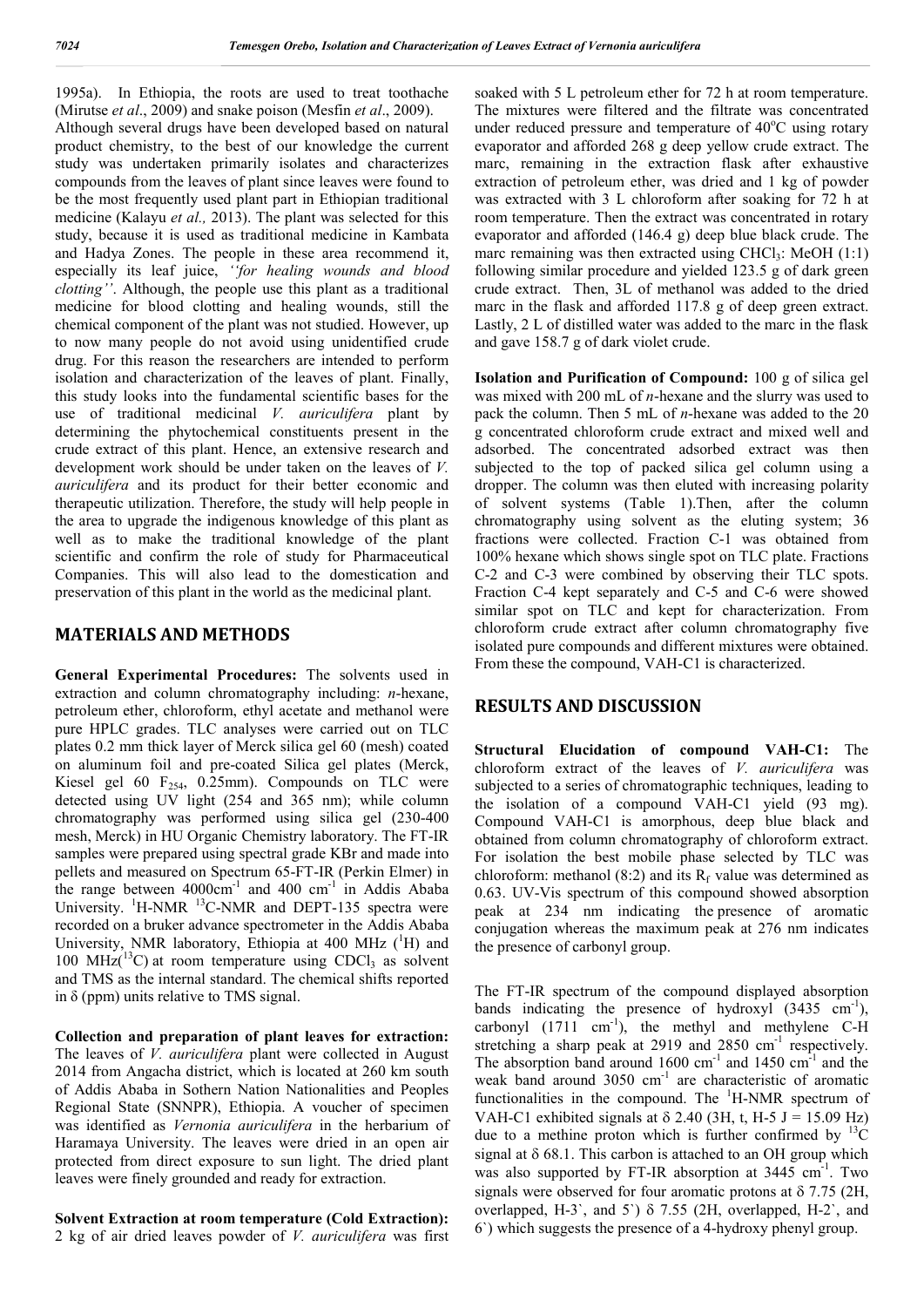**Table 1. Solvent system used for chromatographic isolation of compounds**

| Fractions | Solvents                | Ratio of solvents | Volume (ml) | Code of fractions |
|-----------|-------------------------|-------------------|-------------|-------------------|
|           | $n$ -hexane:chloro form | 10:0              | 20          |                   |
|           | , 2                     | 9:1               | 20          |                   |
|           | , 2                     | 8:2               | 20          |                   |
|           | , 2                     | 7:3               | 20          |                   |
|           | , 2                     | 6:4               | 20          |                   |
| $6 - 36$  |                         |                   |             |                   |

**Table 2. Comparison of 1 H-NMR spectral data of compound VAH-C1 with literature reports (Lishuang** *et al.,* **2013; Farid** *et al.,* **2014)**

| Position of H          |                                     | Chemical shift $(\delta H)$ |                 |  |
|------------------------|-------------------------------------|-----------------------------|-----------------|--|
|                        | VAH-C1                              | Literature value            | Remark          |  |
| 15                     | 0.9(3H)                             | $0.8 - 0.9$ (3H)            | $-CH3$          |  |
| $1, 2, 4, 6, 7, 10-14$ | $1.25 - 2.39$ (20H)                 | $1.25 - 2.64$ (20H)         | $-CH_2CH_2$     |  |
|                        | 3.98(1H)                            | 3.98(1H)                    | Hydroxymethine  |  |
| 7,8                    | 5.35(2H)                            | $5.23 - 5.29$ (2H)          | Olefinic proton |  |
| 2', 3', 5', 6'         | $7.55$ $\delta$ -7.75 $\delta$ (3H) | $7.13 - 7.24$ (3H)          | Aromatic proton |  |

**Table 3. Comparison of 13C NMR and DEPT-135 data of compound VAH-C1 with literature reports (Lishuang** *et al.,* **2013; Farid** *et al.,* **2014)**

| Carbon No.              | $13C-NMR \delta$ data | Reference data | Type of carbon  | Remark                              |
|-------------------------|-----------------------|----------------|-----------------|-------------------------------------|
| 1                       | 29.3                  | 29.3           | CH <sub>2</sub> |                                     |
| $\overline{\mathbf{c}}$ | 38.8                  | 36.3           | CH <sub>2</sub> |                                     |
| 3                       | 22.7                  | 22.6           | CH <sub>2</sub> |                                     |
| $\overline{\mathbf{4}}$ | 31.9                  | 31.5           | CH <sub>2</sub> |                                     |
| 5                       | 24.6                  | 22.8           | CH <sub>2</sub> |                                     |
| 6                       | 29.3                  | 29.3           | CH <sub>2</sub> |                                     |
| $\overline{7}$          | 128.5                 | 128.7          | CH              | Olefinic                            |
| 8                       | 131.0                 | 130.9          | CH              | Olefinic                            |
| 9                       | 29.3                  | 29.4           | CH <sub>2</sub> |                                     |
| 10                      | 29.7                  | 29.7           | CH <sub>2</sub> |                                     |
| 11                      | 68.1                  | 67.2           | CH              | Hydroxmethine                       |
| 12                      | 24.6                  | 22.8           | CH <sub>2</sub> |                                     |
| 13                      | 29.6                  | 29.6           | CH <sub>2</sub> |                                     |
| 14                      | 178.0                 | 177.6          | Quaternary      | Carbonyl carbon                     |
| 15                      | 14.12                 | 14.1           | CH <sub>3</sub> |                                     |
| $1$ '                   | 129.0                 | 129.0          | Quaternary      |                                     |
| $2^{\circ}6^{\circ}$    | 128.7                 | 128.7          | CH              | Aromatic                            |
| 3'5'                    | 138.0                 | 139.0          | <b>CH</b>       | Aromatic                            |
| $4^{\circ}$             | 145.0                 | 144.0          | Quaternary      |                                     |
|                         |                       |                |                 | OH                                  |
| $2^{\circ}$             |                       | 3<br>5         | 9               | 13<br>11<br>14                      |
| 3'                      | 11                    |                |                 |                                     |
|                         | $\overline{2}$        | 4              | 6<br>8          | $\int_{5}^{C} H_3$<br>H<br>12<br>10 |
| $4^{\prime}$            | 6 <sup>1</sup>        |                |                 |                                     |
|                         |                       |                |                 |                                     |
| 5'                      |                       |                |                 |                                     |

**Figure 1. Proposed structure of compound VAH-C1**

This was confirmed also by the presence of an oxygenated phenyl carbon at 145 C-4', 138.00, 128.70 and 129.0 (6 aromatic carbons) in the  $^{13}$ C-NMR spectrum (Table 3). The <sup>13</sup>C-NMR and DEPT-135 spectra of compound VAH-C1 revealed that the presence of 13 signals for 21 carbons that included one methyl, 10 methylenes, two signals for four aromatic methines, two aromatic quaternary, three methine protons (one hydroxyl at  $\delta$  68.1 and two olefinic protons at  $\delta$ 128.5 and  $\delta$  131 indicating carbon signals unsaturation). The presence of an extra double bond was also revealed from the <sup>1</sup>H-NMR spectrum at  $\delta$  5.4, the peak at  $\delta$  178 is due to carbonyl carbon. Furthermore, the presence of hydroxymethine carbon at  $( \delta 68.1, C-11)$  and carbonyl carbon at  $( \delta 178, C-14)$ indicated that compound VAH-C1 is in line with the  ${}^{1}$ H-NMR

spectrum and its NMR spectra data is close to literature report (Lishuang *et al*., 2013; Farid *et al*., 2014). Based on the above evidences and comparison with literature reports the *(E)* methyl 11-hydroxy-1-(4-hydroxy- phenyl) tetradec-7-en-14 one amide structure was proposed.

#### **Conclusions and Recommendation**

After repeated successive solvent extraction and column chromatography, different compounds were isolated from the *V.auriculifera* leaf extracts. Among the isolated compounds, one compound coded as VAH-C1, was characterized (*E*) methyl 11-hydroxy-1-(4-hydroxy phenyl) tetradec-7-en-14-one amide.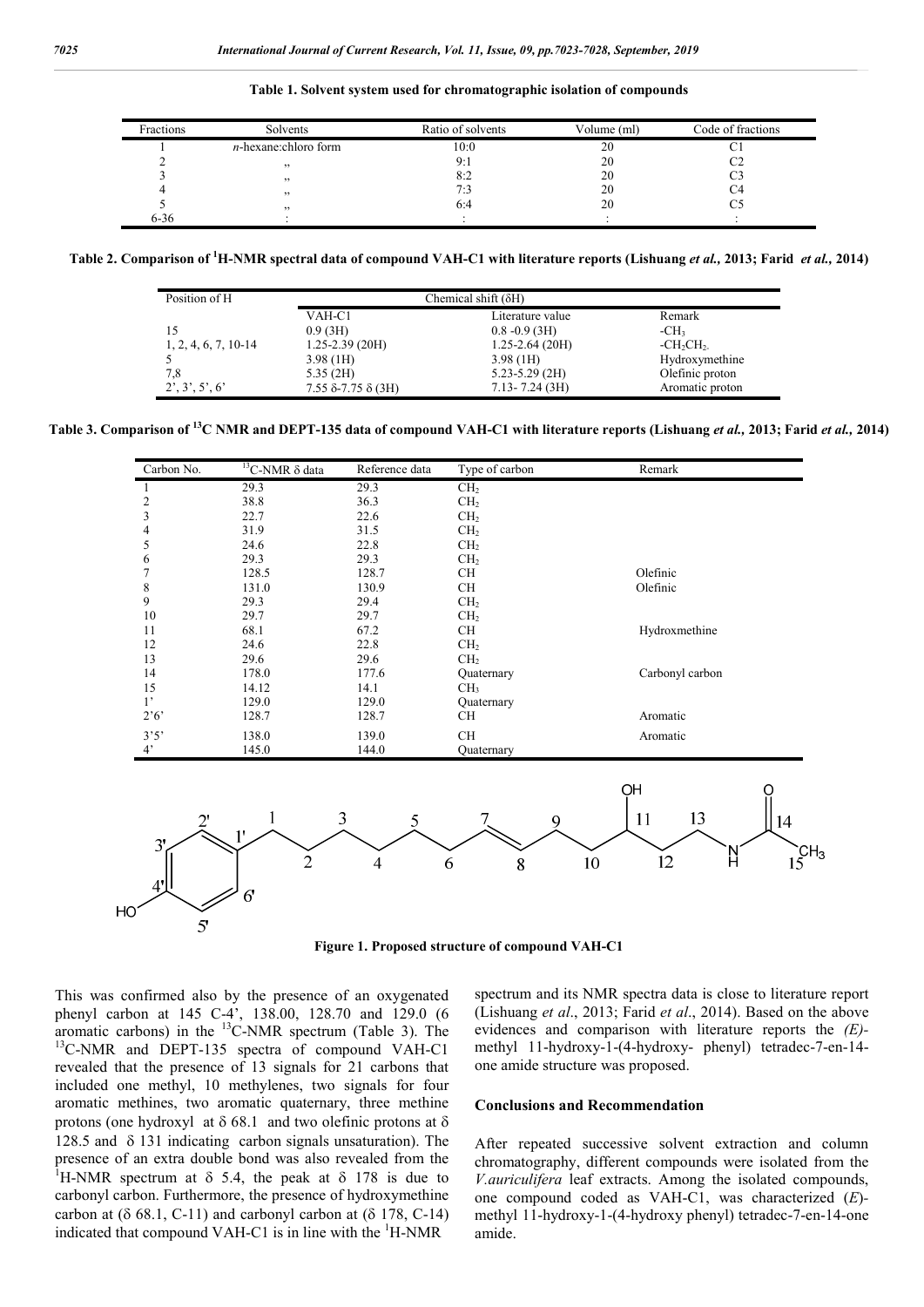Other fractions contain chlorophyll as well as mixed compounds even after combining and attempts to purify. To the best of our knowledge three compounds are reported here for the first time. As the researchers' observed during analysis of chemical component, the plant is rich with different secondary metabolites. The TLC analysis of most fraction of methanol extract indicates flavonoid but due to lack of Preparative Tin layer Chromatography isolation of pure flavonoid compounds could not be achieved. Therefore, any researcher interested to study on this plant better to concentrate on the methanol and water extracts since based on TLC analysis of spots these extract have more compounds rather than nonpolar solvent extracts. Further studies are needed on this plant under study to characterize and elucidate structures of more bioactive compounds. Further studies should be carried on structure activity, relationships and mode of action may be a guide to a better understanding of the relationships between the structures and antimicrobial activities of these compounds. In addition to this the following recommendations were made.

- Further bioassay guided isolation and characterization work should be done to fully characterize more bioactive constituents of the plant leaf extracts to identify all active compounds against a variety of bacteria and fungi.
- It is recommended that further similar studies should be conducted on other parts of the plant such as root, stem, bark, etc.
- Toxicity studies of the plant should also be done to determine the safety indices of the extracts.

### **REFERENCES**

- Aliyu, A.B., Musa, A.M., Abdullah, M.S., Ibrahim, H. and Oyewale, O.A. 2011. Phytochemical screening and antibacterial activities of *V. ambigua, V. blumeoides, V. oocephala* (Asteraceae). *Acta Poloniae Pharmaceutical Drug Research*, 68: 67-73.
- Chien-Chang Shen, Yuh-Chi Kuo, Ray-Ling Huang, Lie-Chwen Lin, Ming-Jaw Don, Tun Tschu Chang and Cheng-Jen Chou. 2003. New Ergostane and Lanostane from Antro dia Camphorata. *Journal of China Medicine*, 14(4): 247- 258.
- Damtoft, S., Rosendal, W., Jensen and Nielsen, B.J. 1981.<sup>13</sup>C and <sup>1</sup>H NMR Spectroscopy as a tool in the Configurational Analysis of Iridoid Glucosides. *Journal of Phytochemistry,* Farid, A.B., Mai, H., El-Naggar., Fatma, M., Abdel B. and Mohamed, M.A. 2014. New gingerol derivative and other related compounds from *Zingiber officinale*. *Journal of Drug Discovery and Therapeutics,* 2(13): 53-59. 20(12): 2717-2732.
- Feng, W., Zhan-Lin, L., Hong, H.C., Hui-Ming, H., Yong-Kui J. and Sheng-Wang, L. 2011.Two new triterpenoids from the resin of Boswellia carterii. *Journal of Asian Natural Products Research*, 13(03): 193-197.
- Haba, H., Lavaud, C., Magid, A.A. and Benkhaled, M. 2009. Diterpenoids and triterpenoids from *Euphorbia retusa*. *Journal of Natural Product*, 72(7): 1258-1264.
- Jones, S.B. 1977. *Vernoniea*-Systematic Review. *In*: Heywood, V.H., Harborne, J.B. and Turner B.L. (ed). The Bio and Chem. of Compositae Academic Press, London. pp. 503-521.
- Kalayu Mesfin, Gebru Tekle, and Teklemichael Tesfay. 2013. *Journal of Pharmacognosy and Phytochemistry,* 1(4): 37.
- Keriko, J.M., Nakajima, S., Baba, N., Isozaki, Y., Iwasa, J. and Karanfa, P.N. 1995a. 8-Desay lvernodalol plant growth regulator from *V .auriculifera* Z. *Natureforsch,* 50(c): 455- 458.
- Kokwaro, J.O. 2009. Medicinal plants of east Africa. Nairobi: University Press.
- Kusamba, C. 2001. Contribution to the inventory of medicinal plants from the Bushi area, South Kivu Province, Democratic Republic of Congo. *Fitoterapia*, 72: 351-368.
- Lia, Chang-Jun Linb, Zhan-Xin Zhanga and Zhong-Jian Jia. 2007. Three New Triterpenoids from *Potentilla multicaulis*. *Chemistry and biodiversity*, 4.
- Lishuang, L., Huadong, C.,Dominique, S., Xiaoxin, C.,Tin, C.L. andShengmin, S. 2013. 6 Gingerdiols as the Major Metabolites of 6-Gingerol in Cancer Cells and in Mice and Their Cytotoxic Effects on Human Cancer Cells. *Journal of Agriculture and Food Chemistry*, 60(45): 11372–11377.
- Mesfin Tadesse. 2004. *Flora of Ethiopia and Eritrea*. Asteraceae Addis Ababa University, Addis Ababa, Ethiopia and Uppsala University, Uppsala Sweden, 4(2): 408.
- Mesfin, F., Demissew, S. and Teklehaymanot, T. 2009. An Ethnobotanical study of medicinal plants in Wonago Woreda, SNNPR, Ethiopia. *Journal of Ethnobiology Ethnomed*, 5: 28.
- Mirutse, G., Zemede, A. and Zerihun, W. 2009. Medicinal plants of the Meinit ethnic group of Ethiopia: An ethnobotanical study. *Journal of Ethnopharmacology,* 124: 513–521.
- Muthaura, C.N., Rukunga, G.M., Chhabra, S.C., Mungai, G.M. and Njagi, E.N.M. 2007. Traditional phytotheraphy of some remedies used in treatment of malaria in Meru District of Kenya. *South African Journal of Botany,* 73: 402-411.
- Newman, D.J. and Cragg, G.M. 2012. Natural products as sources of new drugs*. Journal of Natural Product*, 75: 311–335.
- Oketch-Rabah, H.A., Lemmich, E., Dossaji, S.F., Theander, T.G., Olsen, C.E., Cornett, C., Arsalan, K. and Christensen, B.S. 1997.Two new antiprotozoal 5-methylcoumarins from *V. brachycalyx. Journal of Natural Product,* 60: 458-461.
- Sarker, S.D., Latif, Z. and Gray, A.I. 2006. '*Natural Product Isolation'*, in *Natural Product Isolation* 2nded, Human Press, Totowa, New Jersey. pp. 1-25.
- Siddiqui, B. S., Farhana Afshan., Sham-Sul-Arfeen and Tahsin Gulzar. 2006. A new tetracyclic triterpenoid from the leaves of Azadirachta indica. Natural Product Research: Formerly Natural Product Letters, 20(12): 1036–1040.
- Toshihiro, A., Yoshiyuki, M., Motohiko, U., Manabu, O., Seizo, K., Yumiko, K., Takashi, S.and Takaaki T. 2004. Dehydrotrametenonic Acid and Dehydroeburiconic Acid from Poria cocos and Their Inhibitory Effects on Eukaryotic DNA Polymerase α and β, *Bioscience, Biotechnology, and Biochemistry*, 68(2): 448-450.
- Yan, Z and Xiu-Wei Yang. 2008. Poriacosones A and B: two new lanostane triterpenoids from Poria cocos. *Journal of Asian Natural Products Research*, 10(7): 640-646.
- Ying-Chi Du, Tung-Ying Wu, Fang-Rong Chang, Wan-Yu Lin, Yu-Ming Hsu, Fu-Ting Cheng, Chi-Yu Lu, Ming-Hong Yen, Ya-Ting Tsui, Hsuan-Lun Chen, Mei-Chin Lu,Yang-Chang Wu. 2012. *Journal of Pharmaceutical and Biomedical Analysis*, 58: 182–192.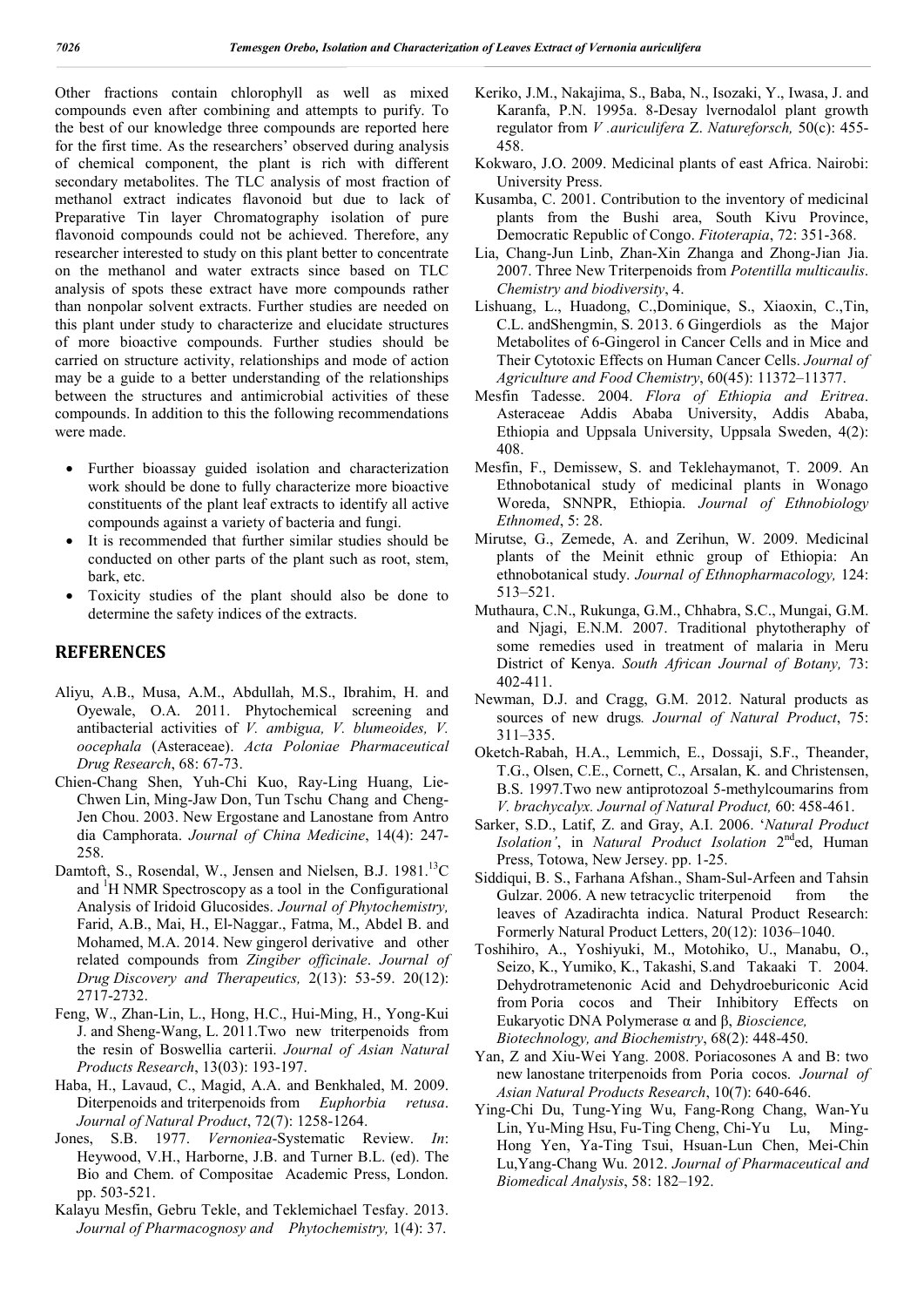### **Appendix Figures**



**Figure 1. FT-IR Spectrum of Compound VAH-C1**



Figure 2.<sup>1</sup>H-NMR Spectrum of Compound VAH-C1 in CDCl<sub>3</sub>